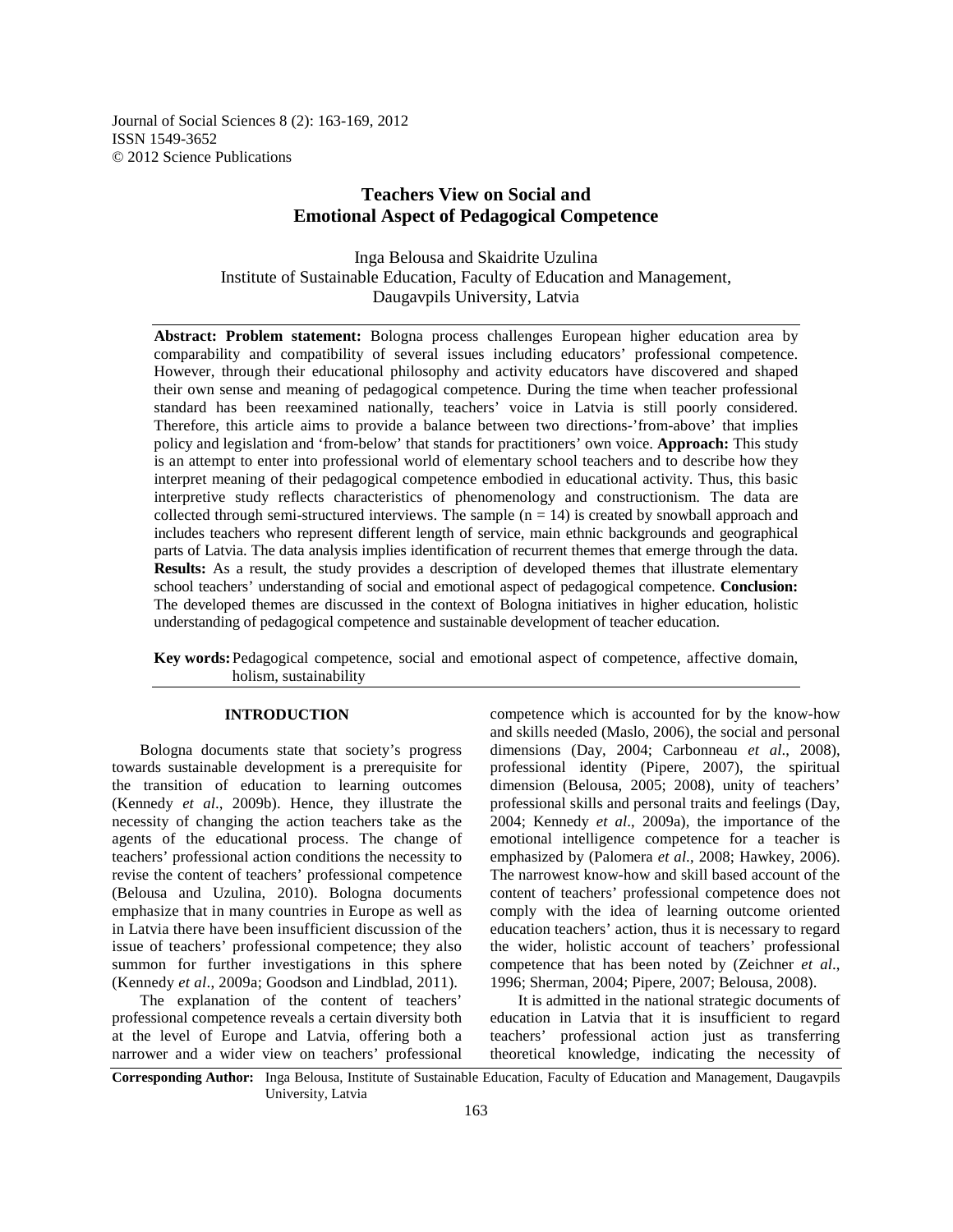revising teachers' professional actions and along with it the theory based content of teachers' professional competence Latvia's Sustainable Development Strategy 2030, 2007. Many authors admit that investigation of the professional life experience of teachers is the most significant approach in theory and practice based balanced account of teachers' professional competence (Goodson and Lindblad, 2011; Goodson and Lindblad, 2011; Goodson and Lindblad, 2011). However, in the research discourse balance between the theoretical, legislative aspect and teachers' voice is not guaranteed. At present in Latvia formation of teachers' professional standard has been initiated at the national level where teachers are hardly listened to. Hence, the present article is aimed at including the lacking voice of teachers in the discussion on teachers' professional competence.

# **MATERIALS AND METHODS**

**Study design:** The study described in this article reflects the methodology of a basic interpretive research that is one of qualitative research traditions. It holds an interest in how teacher educators construct and carry out their professional activities and interpret their experience related to the social and emotional aspects of their pedagogical competence. Thus, this basic interpretive study reflects characteristics of constructionism and phenomenology (Creswell, 1998; Tesch, 1990) that ensure both to teachers' interpretation of the essence, structure and meaning of their professional experience. The data were collected through semistructured professional life story interviews (Bauer *et al*., 2008; Adler and McAdams, 2007; Creswell, 1998) that were piloted at the beginning of the study.

Participants: Fourteen participants provided data for this study by sharing their professional life stories. The sample included teachers who represented different length of educational experience, diverse fields of subjects taught at school, main ethnic backgrounds characteristic of the cultural environment in Latvia, both sexes and all five geographical parts of Latvia.

 The sample was created by the snowball strategy (Noy, 2008; Goodman, 1961; Heckathorn, 1997; 2002; Patton, 2002) that is also known as chain referral purposeful sampling. According to this strategy, each interviewed participant suggested to contact another teacher whom s/he knew to have an efficient cooperation with his/her students and whose students had significant learning outcomes, thus proving equal representation of the process and the outcome in the teacher's educational activity.

 Snowball sampling was used to find educators with significant embodiment of social and emotional aspect of their pedagogical competence in their educational activity and to invite them to participate in the study. The use of snowballing to recognize and access this group of educators was the most adequate sampling strategy for this study.

**Data collection:** The data were collected through fourteen semi-structured professional life story interviews that lasted from 2-4h each. Interviews were conducted with elementary school teachers in their native-Latvian or Russian language. Interviews were conducted from July 2010-Feb. 2011. All the interviews were audio recorded and transcribed verbatim.

 The aim of interviewing was to acquire the data on the way elementary school teachers interpret their experience related to social and emotional aspect of their pedagogical competence. The professional life story interview of teachers entails mutually structured open type questions divided into six parts. The sequence of questions reminds of a book of teacher professional life story, i.e., (1) teachers' basic beliefs and values; (2) compiling the book of professional life story- title, division in chapters, content of chapters; (3) major episodes in the professional life storysuccessful, happy moment, failure, a moment of regret; turning points; impact of childhood notions; moments of wisdom; (4) vision of the future; (5) challenges of professional action; (6) philosophy of life. The interview is completed by participants' general reflections on the interview.

**Data analyses:** Considering that teachers' professional competence is a social phenomenon influenced by the historical and cultural aspect and concerned with practices and methods that produce and share interaction, the ethnomethodological approach was used in data analysis (Garfinkel, 1994; 2002; Rawls, 2008). This approach is concerned with identifying teachers' underlying assumptions, values and implications for shaping their thoughts and professional activity. Data analysis started with recognition of particular essential reflections of teachers' experiences, afterwards the essential reflections were reduced to codes and themes that characterize the phenomenon under study were created.

**Outcomes:** The results of the study can be presented highlighting two major themes: (1) Dynamics of pedagogical competence development and (2) Diamond edges of pedagogical competence and four sub-themes: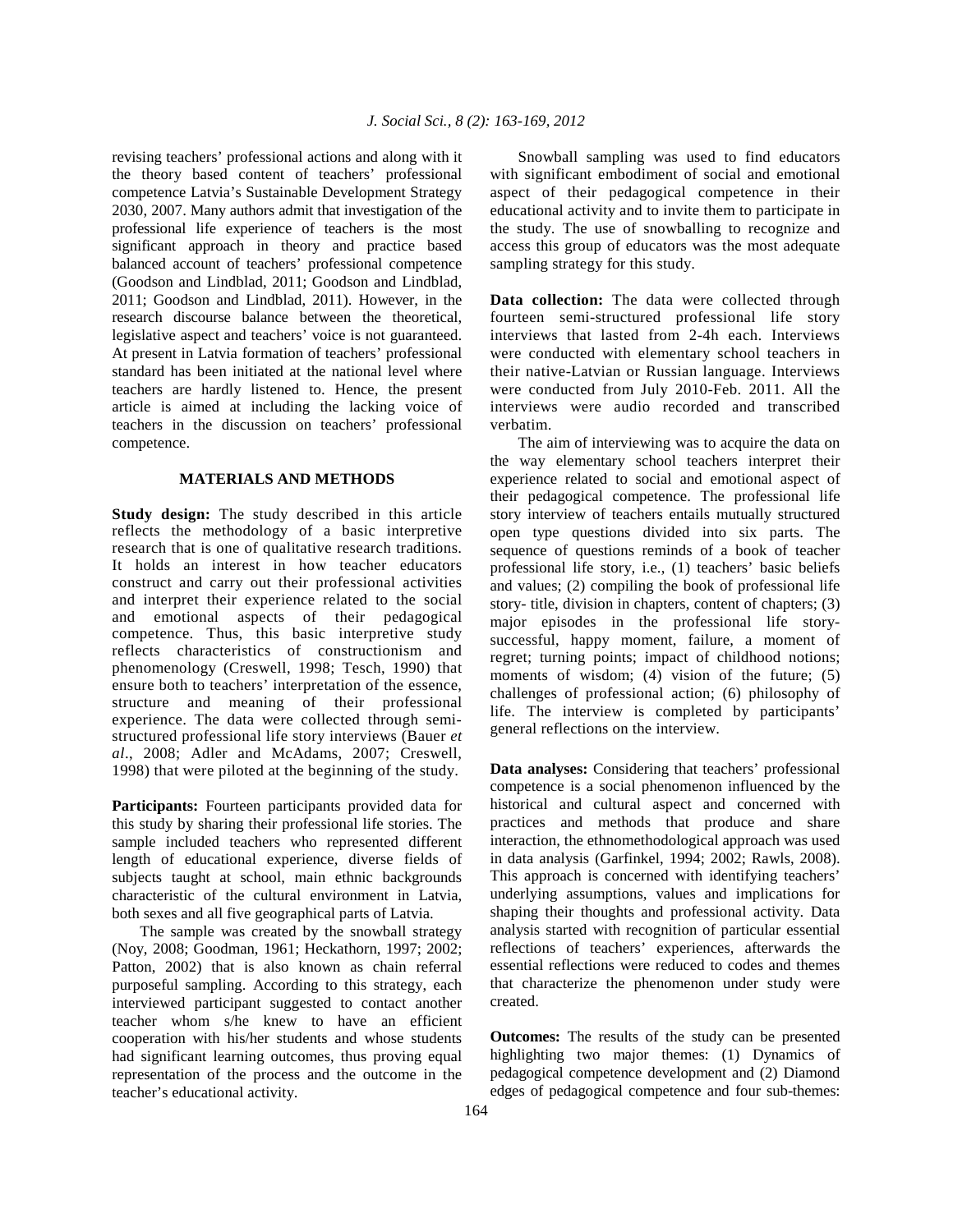(1) Direction from black-and-white to colorful expression, (2) Significance of surrounding environment and mentoring, (3) Retrospection of childhood experience, (4) Transformative experience and shifts.

**Dynamics of pedagogical competence development:**  The first topic apparent in interviews is related to the dynamics of the understanding of teacher's mission. Teachers call the life stories of their profession adventure stories, novels full of emotional experience, doubts, insecurity, humour, feeling, obstacles. Titles of teachers' professional life stories point to a dynamic understanding of teacher's mission. Hence, Sandra calls her professional life story "Road to the unknown" and ris calls his "Per aspera ad astra", Inta calls hers "Road to…" dynamic marks also other titles of life story books.

**Direction from black-and-white to colorful expression:** Interviews reveal that in the first years of their teaching experience teachers' understanding of their mission has been black-and-white, dominated by maximalism and ambition that impeded the cooperation with learners.

 Anna tells, "I had a lot of trouble with mastering the teacher's profession that was first of all due to my youth maximalism. It was hard for me to find a common language with children. I just saw only the right and the wrong. I wanted everyone to do the way I had imagined." Teachers point out those mutual relations of teacher and learners at the beginning of teacher's professional career were formed according to teacher's beliefs and preferences disregarding learners' feelings and needs. This situation provoked aggression and intolerance in mutual relations.

 Everything cannot be ideal and unchanging at school; things do not always happen as the teacher has planned them to happen. Teacher should listen to learners and take immediate decisions according to the situation taking into consideration learners' opinion and their age group and individual peculiarities. Iveta tells, "Teacher does not have a ready-made recipe. If you managed it that way last time it does not mean you can repeat it again next time. One thing worked with one child but not with another. Each time you have to invent a new method." Accepting the diversity and flexibility of the learning process, listening to children, respecting their opinion, one may avoid conflicts and diminish the emotional strain; this is told by Anna, "I think there would be fewer conflicts between teachers and their learners if we listened to children and saidyou are right and just unobtrusively made some corrections in their ideas." Anna warns that school is no place for realizing one's ambitions, "I had made a mistake with my first pupils. Maybe those were my ambitions? Girls told me-you always want to impose your way." Yet from the present day perspective the teacher claims that now she "understands ambitious people better", understands their action and motives.

 Diversity in the understanding of teachers' mission is manifested in communication with learners. Understanding their mission of being a friend, partner, colleague, supporter, teachers develop their relations with learners on the basis of equality thus facilitating children's motivation for learning. Iveta tells, "I consider teachers as friends."

 The experience based understanding of teacher's mission opens up the whole range of colours in the learning process that relates it to positive mutual cooperation principles. In the course of time the understanding of teacher's mission makes the way from maximalism and ambitions to tolerance and empathy, "ability to accept someone the way s/he is".

**Significance of surrounding environment and mentoring:** Talking about the beginning of their teaching career, teachers mention fear, insecurity, indeterminacy, lack of self-assurance. Teachers found it difficult to integrate their theoretical knowledge and skills in educational study. Anna tells, "It was a tragedy when I just started working, when I came to school as a young girl. I did not know what to begin with and what to do. I was in such agony! I learned from my mistakes".

 Teachers confirm that the dynamics of their professional competence was propelled by their wish and self-motivation to become good teachers. They learned from their own mistakes. Interviews show that, first, pedagogical competence was promoted by teachers' motivation, reflection and self-reflection.

 Second, pedagogical competence and the dynamic of the understanding of teacher's mission were promoted by a colleague-mentor, someone on friendly terms and sympathizing with him/her. In the cases of success they are united by common interests. It is essential that mentor may be trusted. Kristine tells, "For me it's very essential what I have discussed with Ilze. Before I came to study at school I was less focused on people. Now I realize that instead of teaching to play the violin I study with a child by means of the violin." However, such cases are mentioned rather rarely and in most cases teachers improved their professional competence independently and without anyone's support.

 Third, there are cases when teachers receive support on the part of school administration. Anna tells, "I had a good director of studies; somebody else would have scolded me but she talked to me, very much, invited to her study and talked to me on equal terms.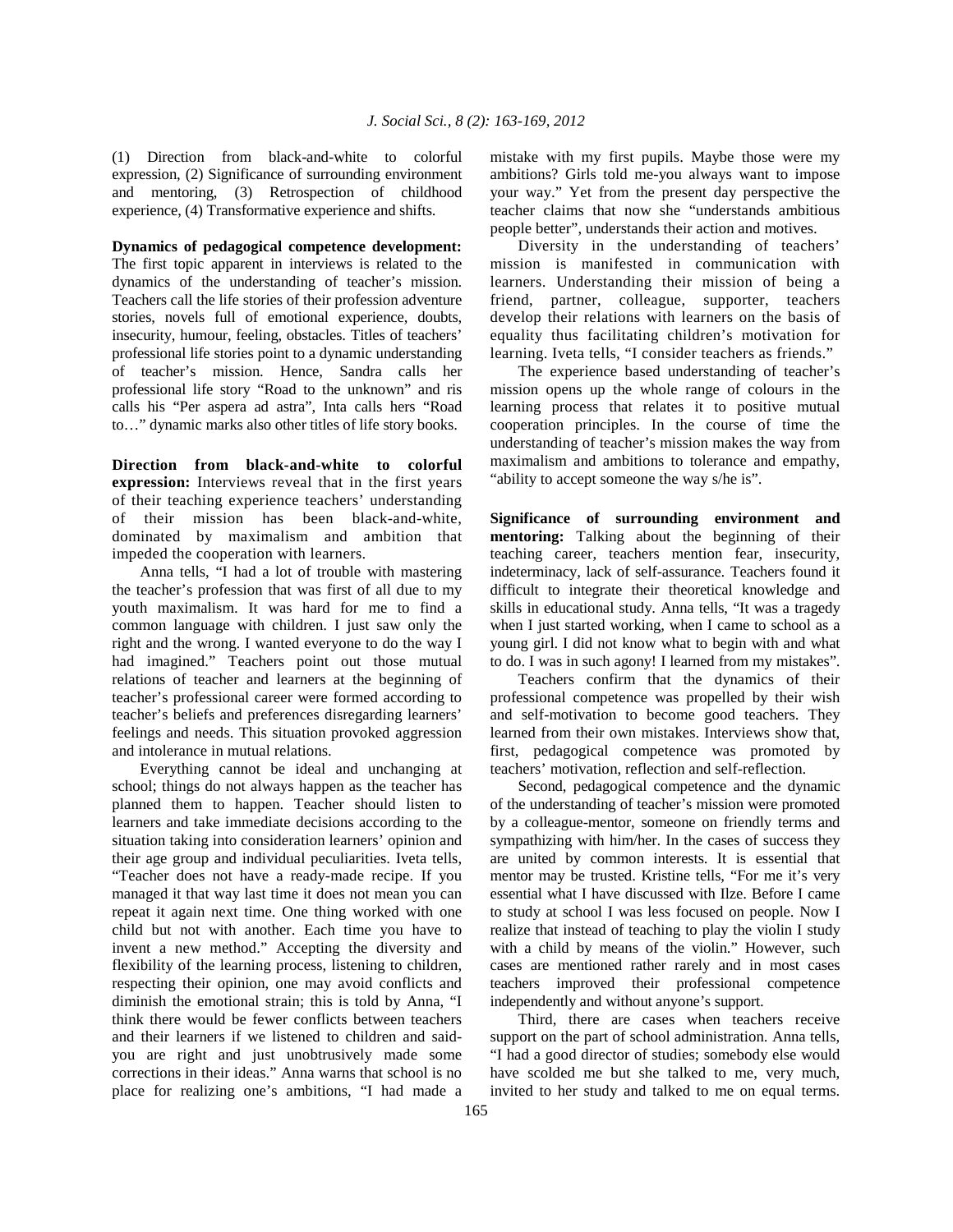She told me that it would never be the way I had imagined, the ideal way." The attitude of administration is vital for the teacher to feel support instead of being censured, to feel secure and appreciated. Otherwise teacher is bound to change profession. Andrejs tells, "The problem is the headmaster's personality, he is very authoritarian. I even stayed in my study all day so that I would not meet him because each time I would receive a negative shock, reprimand and all that makes up atmosphere at school." Authoritarian school administration style not only impedes the growth of teacher's professional competence but also forms a negative emotional background at school on the whole.

 Fourth, the dynamics of teachers' professional competence and understanding of teacher's mission are related to exchange of experience among teachers, discussions of other teachers' experience-successes and failures. Teachers make this kind of reflection in informal talks with other colleagues as well as in stories of the experience of further educators of teachers.

**Retrospection of childhood experience:** A transforming impact has been left on teachers by contacts with their own teachers in their school years. Some of them based cooperation in the learning process on mutual respect and working on equal terms with their learners providing support, kindness and honesty. In their assessment of their educational study teachers concluded that they were trying to imitate the teaching style of those teachers that was often even unconscious. Andris tells:

 There was a teacher whom I deeply respected as an educator and maybe I learned more from her and I probably tried to imitate her style in my own study, now that I think of it. She treated us as equals though we were in form 6, 7, as if we were her colleagues. Teachers project a model of an ideal teacher for their own study.

 Teachers who had learned in the Soviet period recall with great emotion negative moments at school and their authoritarian teachers. They recall teachers who treated them with intolerance and unfairly. Anna tells, "I generally felt that we were sort of categorized, as my parents were factory workers while others had better positions and I was well aware of that attitude." In their own study teachers try to avoid similar mistakes because they know very well how learners feel in situations like that. Any situation at school must be solved from the learner's point of view; rash decisions are to be avoided, care and empathy based relations are the ideal model of the learning process in which child takes the central role. The negative and positive childhood experience is a retrospective basis for understanding teacher's mission and creating relationship with learners.

Teachers claim that their understanding of teacher's mission at the beginning of their teaching career was based on their personal experience gained in contact with their teachers in their own school years.

**Transformative experience and shifts:** Interviews make it obvious that teachers can single out events in their personal life that have affected their understanding of teacher's mission. These events have led to a revision of their educational study. First, it is related to changes in teachers' personal life and assuming new social roles, e.g., marriage, child-birth.

 Second, admitting the close unity of 'teacher as a human' and 'teacher as a professional', teachers tell that the moments of crisis in their own personal life have made them reconsider their professional action and attitudes. Maija tells:

 I started feeling children better. It happened 12-13 years ago. I looked at children from another angle. My own child had been operated on. And while I was standing behind the doors of the operating theatre I watched other parents. They all had tears in their eyes. Each of us was fighting for our child's life, for their health. And then it occurred to me-what is really important? At school I had been shouting-you don't learn! You haven't done it! But at the hospital they were all equal.

 Along with the changing attitude towards school learners, teachers' professional competence emerges in a new quality.

 Third, strong emotional experience in one's professional action, e.g., conflict situations with learners and parents, make one reevaluate constructively one's role in managing attitudes and the learning process.

 The dynamics of teachers' professional competence is a process based on reflection and selfreflection. The aspect of feelings and emotions plays a basic role in one's transformative experience. This is brought out by Anna, "You learn during the whole of your life, life emerges not by academic proficiency but through understanding of oneself and others, life. I think that when I had got to know my negative traits, not got to know but realized that I had them, that they interfere with my communication with people, I started changing them bit by bit."

**Diamond edges of pedagogical competence:** The summary of the interview data brings out a statement that teachers' professional competence entails integration of theoretical knowledge and skills through teacher's personality. Teacher's personality is like a diamond with multicoloured edges forming a whole. The brilliance of the diamond depends on the way it is polished and treated, while teacher's radiance begins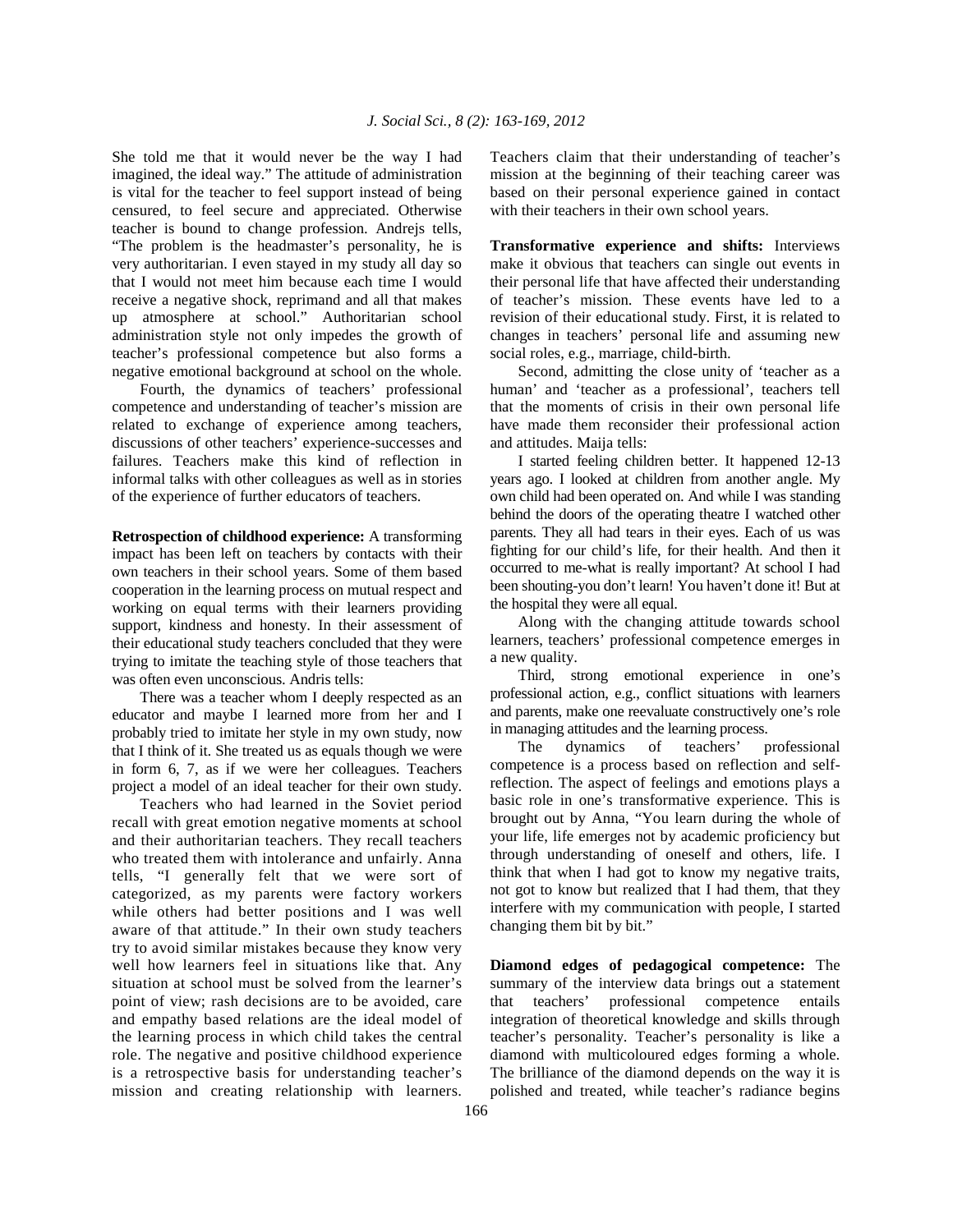with self-understanding, self-acceptance and a wish for further improvement. Teacher's ability to understand learner depends on the way teacher is able to understand him/herself and his/her action, feelings. Anita tells, "One must understand oneself and then one is able to listen to others".

 Ability to form empathy based relations with school learners is the central edge of teachers' professional competence that reduces emotional strain and makes the learning process successful. Anita tells, "What is most important in teacher's profession is the ability to step into other person's shoes, see things from other's perspective. Then it may be understood very well why s/he does so, behaves so and perceives what is going on with reserve." According to teachers, communication and cooperation with learners is a particularly sensitive process and for its successful accomplishment teachers are to respect several preconditions-respect learners, not to humiliate or offend them; this is testified to by Maija's words, "Even if a child is a fifth former, s/he is a personality and is grown up, maybe not physically but mentally s/he is a personality and deserves respect". Teacher must think over both the words s/he is about to say and action, as well as each particular situation. Teacher must feel how learners feel in the given moment in order not to offend them, not to cause conflict situation and diminish their wish to act. According to the acquired data, the basic principles of a successful communication of teacher and learner are as follows: cooperation must be based on honesty and principles of equality-equal demands for both teacher and learner. The major precondition for this is teacher's ability to understand him/her, objectively consider and admit one's mistakes. Anna tells, "Honesty is a skill of acknowledging one's mistake, apologize to children, for instance, enter the classroom and say-children, forgive me, please." Understanding themselves and others teachers form tolerance based learning process and cooperation. Maija tells, "Each of us is the way we are. This is what really forms life. None of us is either black or white. Of course, there are outcasts, castaways, but one must try to accept them." Teachers claim that major principles of a successful learning process are humour, emotions, feelings and social flexibility. Maija tells:

 I realized one thing-so much depends on teacher. Teacher is much guided by feelings in his/her work. For instance, when I get ready for a class I cannot say whether everything will go precisely according to the plan. I cannot predict at once that in this class I will study with just this or that method. I run a class and I feel that this class needs it somewhat differently. I don't know what it is. It comes from inside through feelings.

 Teachers claim that humour in communication enhances the formation of a positive emotional environment and the process of cognition, humour makes it easier for learners to understand complicated topics and memorize them better. Maija tells, "I enter the class with humour so that children would feel and perceive the material better. I am emotional myself. When I'm telling things I display emotions-by gestures, facial expressions. Especially if you see that then they wish to act and understand, then they really do."

 It may be concluded that teachers' professional competence is based on self-understanding and selfawareness, empathy, tolerance, flexibility in managing relations and the learning process whereby specific professional knowledge and skills get integrated.

#### **RESULTS AND DISCUSSION**

 The research data prove that the socio-emotional aspect of teachers' professional competence is not static but dynamic. The dynamics of teachers' professional competence at various levels may be related to different international discussions (Spencer and Spencer, 1993; Bowden and Marton, 2004). The lowest level of teachers' professional competence called by some authors the level of qualification is based on knowledge and professional know-how. Yet the analysis of the research data leads to the conclusion that knowledge and professional know-how based characteristics of teachers' professional competence is insufficient. One of the major edges of professional competence is its socio-emotional aspect that is no invariant component but a transformative process instead.

 Bowden and Marton (2004), in turn, suggest the conception of four different professional competence models. They are hierarchically structured in relation to one another. Analyzing theoretical models of professional competence and teacher identity (e.g., Beijaard *et al*., 2004; Korthagen, 2004) and the research data, a conclusion has been made that topics deduced from the research data analysis gain resonance in the latest discourse on teachers' professional competence and its essence all over the world.

## **CONCLUSION**

 The aim of the research was to trigger off a discussion of teachers' professional competence with special emphasis on the teachers' opinion that sets a balance between the theoretical and experience based account of teachers' professional competence. According to the data gained, teachers' professional competence is based on, first of all, teachers' ability of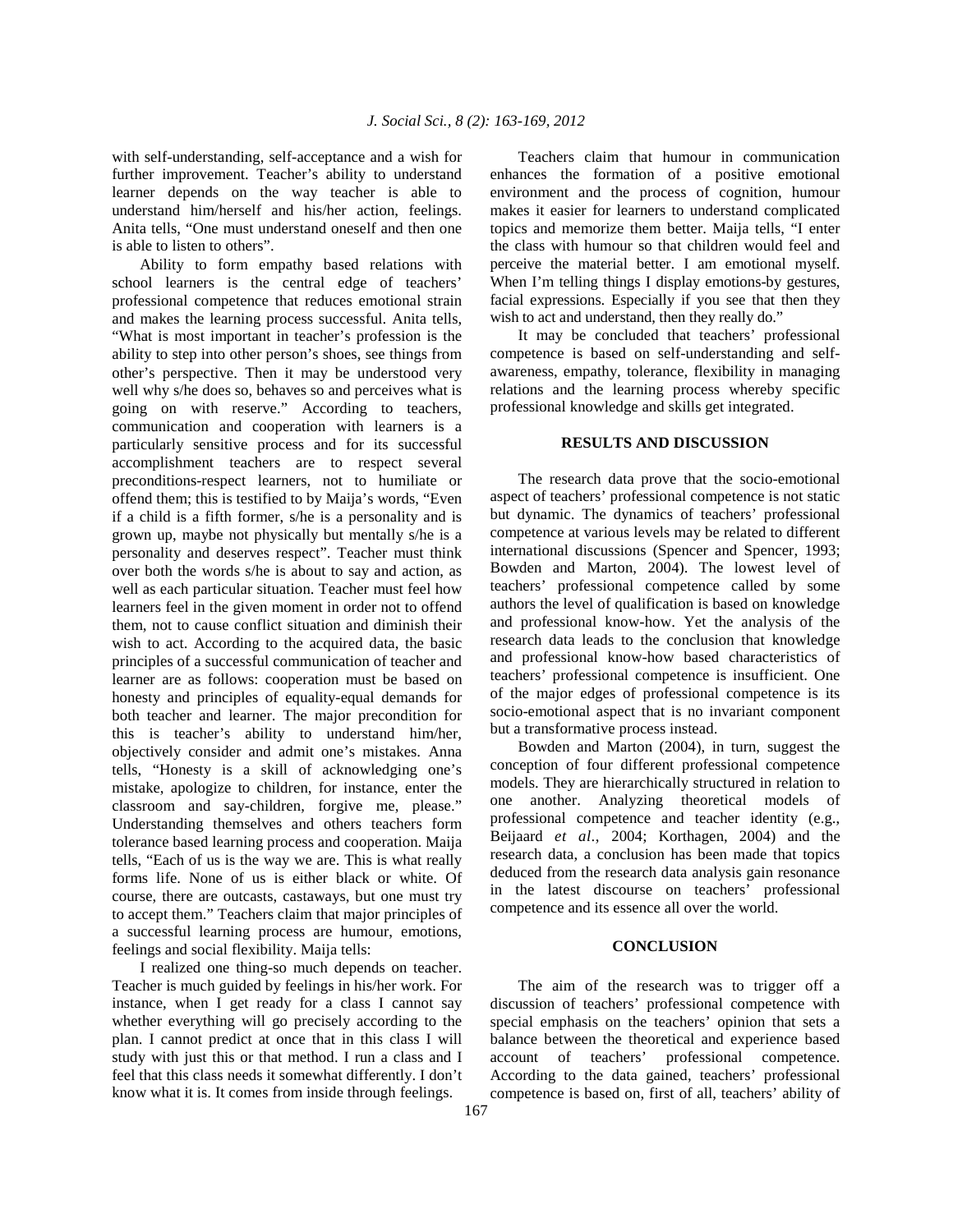understanding themselves, their own emotions, motivation, or the emotional aspect. Second comes teachers' ability to feel empathy with learners and develop relations with them rooted in empathy and tolerance, or the social aspect. To understand learners, teachers must first understand themselves and this brings together both the emotional and social aspects.

 The data acquired within the research testify to the fact that the dynamics of the socio-economic aspect is related to several factors. One of them is the transformative experience that teachers have gained in the course of their professional career. Their childhood experience of contacting teachers is also significant. Communication with teachers-mentors and friends and experience exchange with them is also important. Certain corrections are introduced by the change of the social role and critical moments of break in their personal and professional life.

 Hence, it is necessary to use in the process of teacher education and further education cooperation facilitating forms of work related to teachers' reflection and self-reflection. Reflection and self-reflection based further education process enhances the development of teachers' social and emotional competence.

# **ACKNOWLEDGMENT**

 The preparation of this manuscript was supported by the ESF grant "Atbalsts Daugavpils Universitates doktora studiju istenosanai" (agreement No. 2009/0140/1DP/1.1.2.1.2/09/ipia/viaa/015)

### **REFERENCES**

- Adler, J.M. and D.P. McAdams, 2007. Time, culture and stories of the self. Psychol. Inquiry, 18: 97-99. DOI: 10.1080/10478400701416145
- Bauer, J.J., D.P. McAdams and J.L. Pals, 2008. Narrative identity and eudaimonic well-being. J. Happiness Stud., 9: 81-104. DOI: 10.1007/s10902- 006-9021-6
- Beijaard, D., P. Meijer and N. Verloop, 2004. Reconsidering research on teachers' professional identity*.* Teach. Teacher Educ., 20: 107-128. DOI: 10.1016/j.tate.2003.07.001
- Belousa, I. and S. Uzulina, 2010. Emotional aspect of teachers' professional mastery in Latvia: Theoretical and historical reflections. Discourse Commun. Sustain. Dev., 1: 82-94.
- Belousa, I., 2005. Spirituality as a Dimension of Education: Reimaging and Reconstructing Teacher Education in Latvia. Ph.D Thesis, Fordham University, USA.
- Belousa, I., 2008. Rediscovery of silenced inner wisdom of spirituality: Teachers' voice in the contemporary post‐Soviet era. Int. J. Children's Spirituality, 13: 39-49. DOI: 10.1080/13644360701834825
- Bowden, J. and F. Marton, 2004. The University of Learning: Beyond Quality and Competence. 1st Edn., Routledge, ISBN-10: 0415334918, pp: 320.
- Carbonneau, N., R.J. Vallerand, C. Fernet, F. Guay, 2008. The role of passion for teaching in intrapersonal and interpersonal outcomes. J. Educ. Psychol., 100: 977-987. DOI: 10.1037/a0012545
- Creswell, J.W., 1998. Qualitative Inquiry and Research Design: Choosing among Five Traditions. 1st Edn., Sage Publications, London, ISBN-10: 0761901434, pp: 403.
- Day, C., 2004. A Passion for Teaching. 1st Edn., Routledge Falmer, London, ISBN: 041525180X, pp: 204.
- Garfinkel, H., 1994. Studies in Ethnomethodology. 1st Edn., Wiley-Blackwell, Cambridge, ISBN: 0745600050, pp: 288.
- Garfinkel, H., 2002. Ethnomethodology's Program: Working out Durkeim's Aphorism. 1st Edn., Rowman and Littlefield, New York, ISBN: 0742516423, pp: 299.
- Goodman, L.A., 1961. Snowball Sampling. Ann. Math. Stat., 32: 148-170. DOI: 10.1214/aoms/1177705148
- Goodson, I. and S. Lindblad, 2011. Professional Knowledge and Educational Restructuring in Europe. 1st Edn., Sense Publishers, Rotterdam, ISBN-10: 9460913784, pp: 109.
- Hawkey, K., 2006. Emotional intelligence and mentoring in pre‐service teacher education: A literature review. Mentor. Tutor., 14: 137-147. DOI: 10.1080/13611260500493485
- Heckathorn, D.D., 1997. Responded-driven sampling: A new approach to the study of hidder populations. Soc. Prob., 44: 174-199. DOI: 10.1525/sp.1997.44.2.03x0221m
- Heckathorn, D.D., 2002. Respondent-Driven Sampling: Deriving valid estimates from Chain-referral samples of hidden populations. Soc. Prob., 49: 11-34. DOI: 10.1525/sp.2002.49.1.11
- Kennedy, D., A. Hyland and N. Ryan, 2009a. B 2.3-3 Learning Outcomes and Competences. EUA Bologna Handbook.
- Kennedy, D., A. Hyland and N. Ryan, 2009b. C 3.4-1 Writing and Using Learning Outcomes: A Practical Guide. EUA Bologna Handbook.